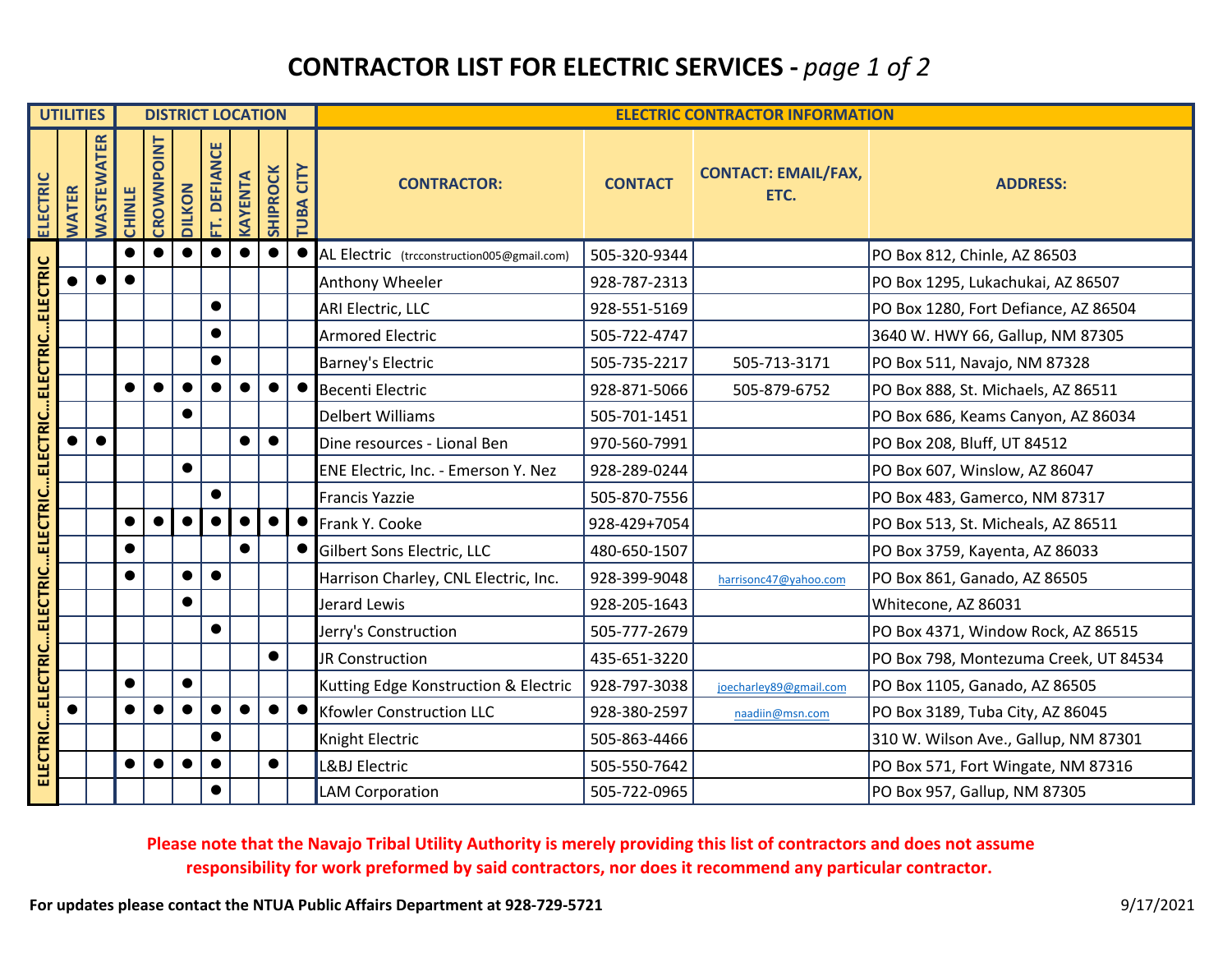# **CONTRACTOR LIST FOR ELECTRIC SERVICES ‐** *page 2 of 2*

| <b>UTILITIES</b>                |                       |               | <b>DISTRICT LOCATION</b>     |           |                 |                       |                 |                              |                                 | <b>ELECTRIC CONTRACTOR INFORMATION</b> |                                    |                                      |  |
|---------------------------------|-----------------------|---------------|------------------------------|-----------|-----------------|-----------------------|-----------------|------------------------------|---------------------------------|----------------------------------------|------------------------------------|--------------------------------------|--|
| <b>ELECTRIC</b><br><b>WATER</b> | <b>ATER</b><br>WASTEW | <b>CHINLE</b> | <b>TNIO</b><br><b>CROWNP</b> | LKON      | <b>DEFIANCE</b> | <b><i>CAYENTA</i></b> | <b>SHIPROCK</b> | CITY<br>$B\overline{A}$<br>큰 | <b>CONTRACTOR:</b>              | <b>CONTACT</b>                         | <b>CONTACT: EMAIL/FAX,</b><br>ETC. | <b>ADDRESS:</b>                      |  |
|                                 |                       |               |                              |           |                 |                       |                 |                              | LGS Construction                | 435-459-1054                           |                                    | PO Box 268, Bluff, UT 84512          |  |
|                                 |                       | $\bullet$     |                              |           |                 |                       |                 |                              | NAB Electric - Nathaniel Begay  | 928-266-1459                           |                                    | PO Box 2085, Flagstaff, AZ 86003     |  |
|                                 |                       | $\bullet$     |                              |           |                 |                       |                 |                              | Navajo Electric - Mike Smiley   | 928-255-6068                           | 928-206-5234                       | PO Box 4902, Window Rock, AZ 86515   |  |
|                                 |                       |               |                              |           |                 |                       | $\bullet$       |                              | <b>NCC Electrical Service</b>   | 505-632-9364                           |                                    | 5734 US Hwy 64, Farmington, NM 87499 |  |
|                                 |                       |               |                              |           |                 | $\bullet$             |                 |                              | Nizhoni Electric, LLC           | 602-739-2907                           | csjscovey2@gmail.com               | PO Box 3773, Tuba City, AZ 86045     |  |
|                                 |                       |               |                              |           |                 | $\bullet$             |                 |                              | Orlando Gray                    | 928-697-3874                           |                                    | Chilchinbeto, AZ 86033               |  |
|                                 |                       | $\bullet$     |                              | $\bullet$ | $\bullet$       |                       |                 |                              | <b>Redline Electric</b>         | 505-593-3823                           |                                    | 250 Dee Ann St. Gallup, NM 87305     |  |
|                                 |                       | $\bullet$     |                              |           |                 |                       |                 |                              | Sanders Electrical Service, LLC | 928-6353997                            | 928-606-3854                       | PO Box 462, Williams, AZ 86046       |  |
|                                 |                       |               |                              |           | $\bullet$       |                       |                 |                              | Sowers Electric                 | 505-722-3134                           |                                    | Gallup, NM 87305                     |  |
|                                 |                       |               |                              | $\bullet$ |                 |                       |                 |                              | Sylvester H. Chee               | 928-429-9600                           | 928-206-9512                       | PO Box 4017, Kayenta, AZ 86033       |  |
|                                 |                       |               |                              |           |                 |                       |                 |                              | Tim Blackhorse                  | 928-429-8769                           |                                    | PO Box 564, Kayenta, AZ 86033        |  |
|                                 |                       | $\bullet$     |                              |           |                 |                       |                 |                              | Terry Johnson                   | 505-506-5391                           | 928-737-6029                       | PO Box 423, Pinon, AZ 86510          |  |
|                                 |                       |               |                              |           |                 |                       |                 |                              |                                 |                                        |                                    |                                      |  |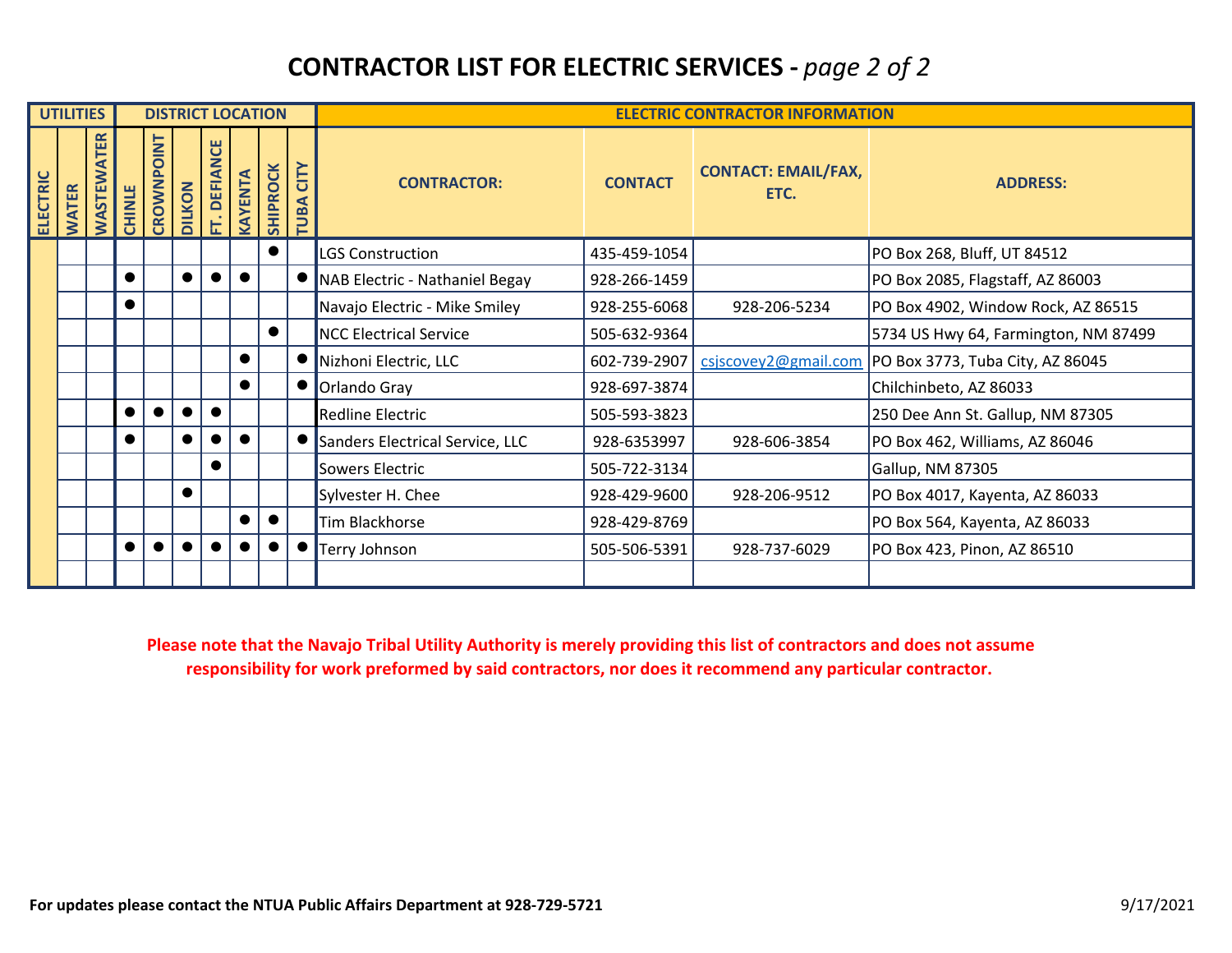#### **CONTRACTOR LIST FOR WATER SERVICES**

|           | <b>UTILITIES</b> |                 |             |                              |           |                    |                | <b>DISTRICT LOCATION</b> |                      | <b>WATER CONTRACTOR INFORMATION</b> |                |                                    |                                      |
|-----------|------------------|-----------------|-------------|------------------------------|-----------|--------------------|----------------|--------------------------|----------------------|-------------------------------------|----------------|------------------------------------|--------------------------------------|
| ELECTRIC  | <b>WATER</b>     | 띥<br><b>STE</b> | <b>INLE</b> | <u>h</u><br>이<br><b>DWND</b> | KON       | ਹ<br><b>DEFIAI</b> | <b>CAYENTA</b> | <b>IIPROCK</b>           | CITY<br>$\mathbf{g}$ | <b>CONTRACTOR:</b>                  | <b>CONTACT</b> | <b>CONTACT: EMAIL/FAX,</b><br>ETC. | <b>ADDRESS:</b>                      |
|           |                  |                 |             |                              |           |                    |                |                          |                      | Copper Penny Plumbing LLC           | 505-870-3844   |                                    | PO Box 102, Navajo, NM 87328         |
| $\bullet$ | <b>TER</b>       |                 |             |                              | $\bullet$ |                    |                |                          |                      | Delbert Williams                    | 505-701-1451   |                                    | PO Box 686, Keams Canyon, AZ 86034   |
|           | ⋖<br>℥           |                 |             |                              |           |                    |                |                          |                      | Dine Resources - Lionel Ben         | 970-560-7991   |                                    | PO Box 208, Bluff, UT 84512          |
|           | 띥                |                 |             |                              |           |                    |                |                          |                      | Hatathlie Construction - Jerry      | 928-380-6277   |                                    | PO Box 1714, Tuba City, AZ 86045     |
|           | Š                |                 |             |                              |           | $\bullet$          |                |                          |                      | Jerry's Construction                | 505-777-2679   |                                    | PO Box 4371, Window Rock, AZ 86515   |
|           | R                |                 |             |                              |           |                    |                |                          |                      | Kenny's Plumbling                   | 505-567-9517   |                                    | PO Box 2115, Gallup, NM 87305        |
|           | <b>ATE</b>       |                 |             |                              |           | $\bullet$          |                |                          |                      | Nations Gas Technologies            | 505-777-2510   |                                    | PO Box 356, Navajo, NM 87328         |
|           | ≶                |                 |             |                              |           |                    |                |                          |                      | <b>Silver State Construction</b>    | 505-368-4144   | 970-882-4015                       | PO Box 3000, Shiprock, NM 87420      |
|           | <b>TER</b>       |                 |             |                              |           |                    |                |                          |                      | Speedy Sales and Service            | 928-674-5405   | Navajo Rt7; Bldg 4487              | PO Box 1960, Chinle, AZ 86503        |
|           | S                |                 |             |                              |           | $\bullet$          |                |                          |                      | Vincent Morgan                      | 928-729-2517   |                                    | PO Box 1755, Fort Defiance, AZ 86504 |
|           |                  |                 |             |                              |           | $\bullet$          |                |                          |                      | <b>Williams Plumbing</b>            | 505-722-4461   |                                    | 207 Crystal Rd. Gamerco, NM 87317    |